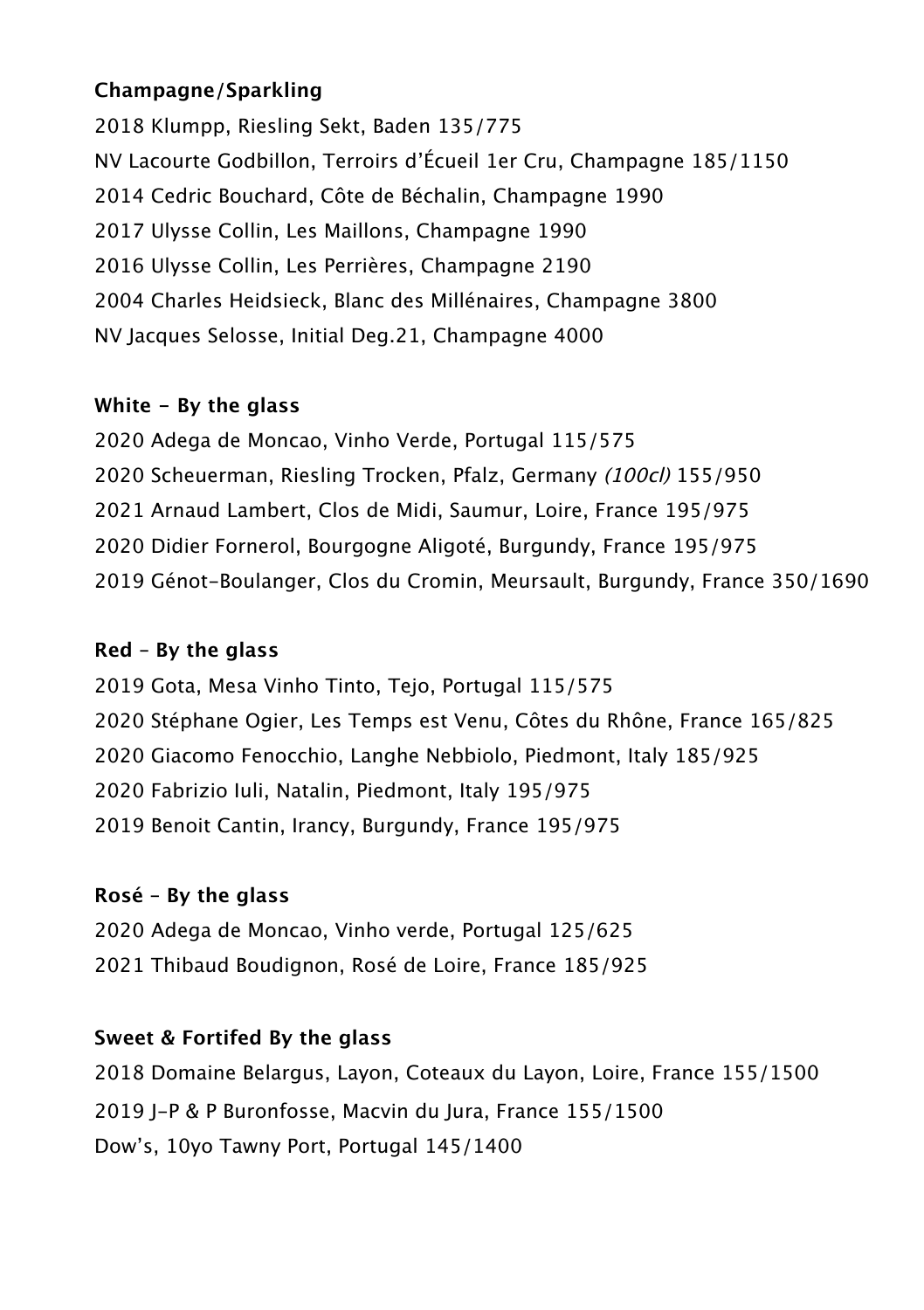### **White - France**

# **Jura**

Cavarodes, VdP de Franche-Comté Blanc 990

L'Octavin, Clé à Molette 950

L'Octavin, Muscattt (Skin-Contact) 990

L'Octavin, Hip-Hip J… Savagnin 1150

Domaine de la Borde, Terre du Lias, Arbois-Pupillin 1090

Frédéric Cossard, Feel Good Savagnin 1090

Jacques Puffeney, Bérangeres Chardonnay, Arbois 1490

# **Burgundy**

E & E Vocoret, Bas de Chapelot, Chablis 1150

Henri Germain, Bourgogne Côte d'Or 1150

Domaine de Chassorney, Combe Bazin, Saint-Romain 1250

Joseph Colin, Les Frionnes 1er Cru, Saint-Aubin 1790

Pierre-Yves Colin-Morey, Le Banc, Saint-Aubin 1790

Génot-Boulanger, Clos du Cromin, Meursault 1690

Domaine Roulot, Clos de Haut Tessons, A Mon Plaisir, Meursault 3000

Bernard Moreau, Clos Saint Jean 1er Cru, Chassagne-Montrachet 2390

Paul Pillot, Clos Saint Jean 1er Cru, Chassagne-Montrachet 2490

**Loire**

Champalou, Vouvray 790

Domaine de Belle Vue, Granite, Muscadet Sèvre-et-Maine 890

Huet, Le Haut-Lieu demi-sec, Vouvray 1190

Thibaud Boudignon, Cuvée a Francoise, Anjou 1390

Thibaud Boudignon, Clos de Frémine, Savennières 1690

# **Germany**

2020 Immich-Batterieberg, CAI Riesling Kabinett Trocken, Mosel 750

Ökonomierat Rebholz, Vom Rotlegenden, Pfalz 1150

Heymann Löwenstein, Schieferterassen, Mosel 1290

Leitz, Berg Rottland GG, Rheingau 1390

Georg Breuer, Berg Rottland GG, Rheingau 1490

# **Austria**

 Bernhard Ott, Qvevre Grüner Veltliner, Niederösterreich 1590 F.X Pichler, Kellerberg Smaragd Grüner Veltliner, Wachau 1990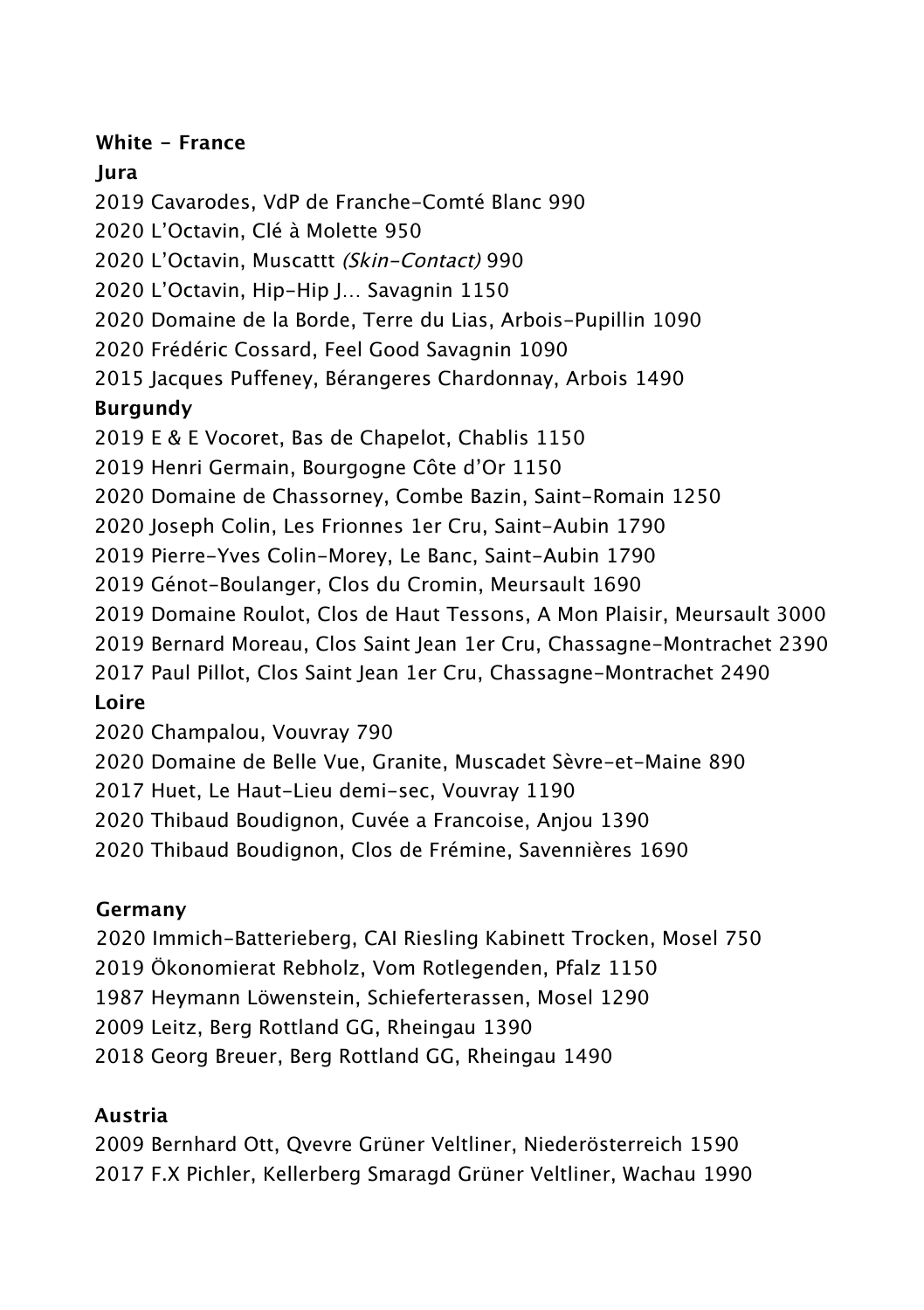### **Italy**

 Ronco del Gnemiz, Serena Palazzolo Sauvignon, Friuli 990 Ronco del Gnemiz, Friulano San Zuan, Friuli 1290 Miani, Zitelle Sauvignon, Friuli 1850

### **Spain**

 Forjas del Salnés, Leirana, Rias Baixas 790 Envinate, Palo Blanco, Tenerife 990

### **Rosé**

 Cascina San Michele, Colla Rossa Rosato, Piedmont, Italy 790 Frank Cornelissen, Susucaru Rosato, Terre Sicilliane, Italy 850 L'Anglore, Tavel, Rhône, France 990 Bruno Clair, Marsannay, Burgundy, France 1090

### **Red – France**

### **Jura**

Buronfosse, Sous le Monceau Poulsard, Côtes du Jura 1050

Cavarodes, VdF Rouge 990

L'Octavin, Hip-Hip J… Poulsard 990

L'Octavin, Elle aime 1190

Jacques Puffeney, Bérangeres Trousseau, Arbois 1490

# **Beaujolais**

Daniel Bouland, Corcelette, Morgon 890

Isabelle & Bruno Perraud, Moulin-à-Vent 1050

Domaine de la Grand Cour, Champagne VV, Fleurie 890

Julie Balagny, Cayenne, Fleurie 1050

# **Burgundy**

Michel Gros, Bourgogne Côte d'Or 990

Prieuré-Roch, Coteaux Bourguignons 1690

Prieuré-Roch, Le Cloud, Ladoix 2400

Hubert Lignier, En Brescul, Pommard 1690

Henri Germain, Clos des Mouches, Meursault 1790

Domaine de Chassorney, Roncerets 1er Cru, Volnay 1990

Hudelot-Noellat, Chambolle-Musigny 1990

Meo-Camuzet, Nuits-Saint-Georges 2200

Berthaut-Gerbet, Les Cazetiers 1er Cru, Gevrey-Chambertin 1890

Domaine Fourrier, Mazoyères-Chambertin Grand Cru 6000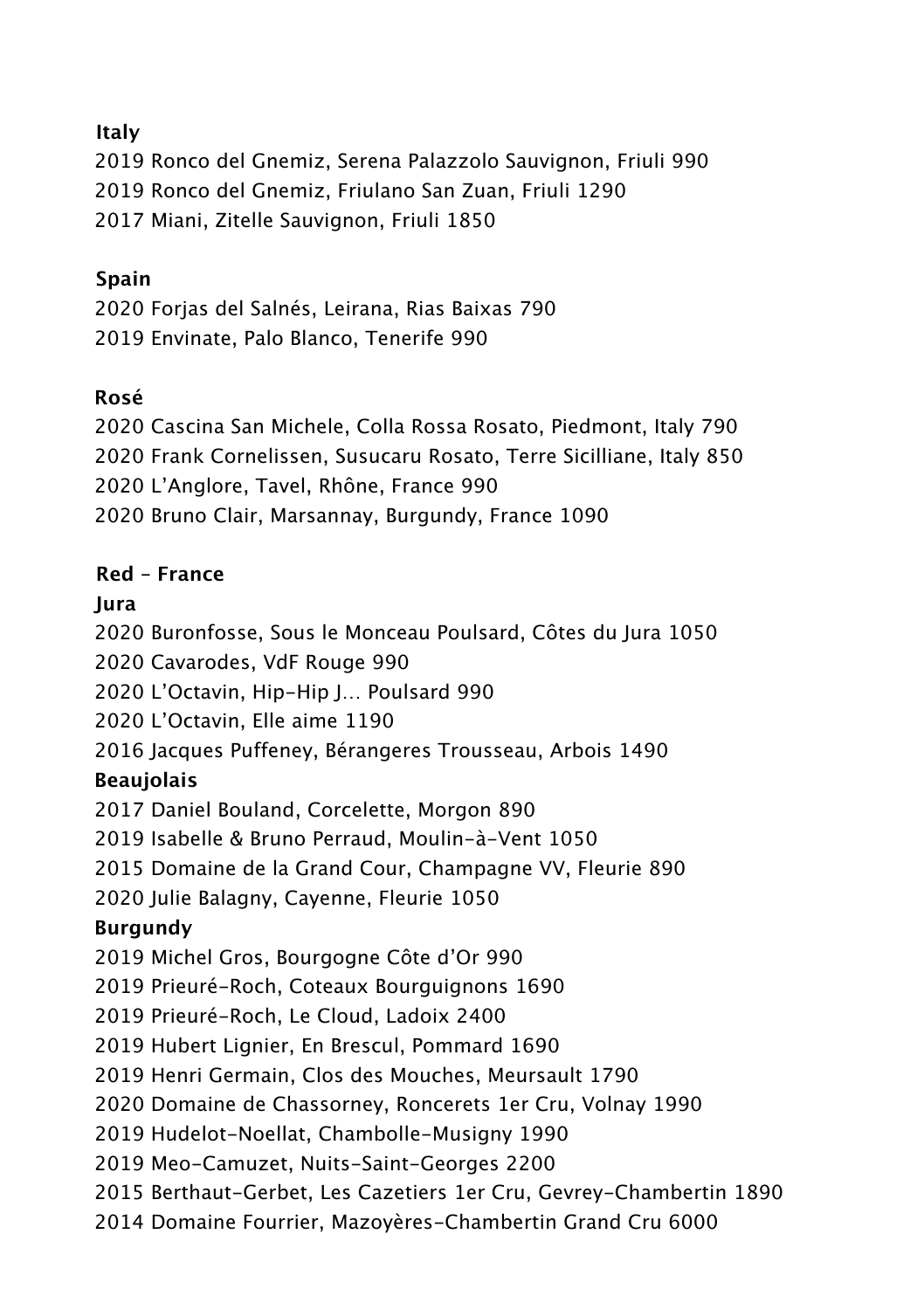#### **Loire**

 Guiberteau, Les Moulins, Saumur 790 Thierry Germain, Outre Terre, Saumur-Champigny 1690 2016 Clos Rougeard, Le Clos, Saumur-Champigny (150cl) 5500

#### **Rhône**

 A. Clape, Le Vin des Amis 1090 2019 Jean-Baptiste Souillard, Saint-Joseph 1150 Mickaël Bourg, Cornas 1290 Dard & Ribo, Crozes-Hermitage 1490 Jean-Michel Gerin, Les Grandes Places, Côte-Rôtie 2200 Clusél-Roch, Les Grandes Places, Côte-Rôtie (150cl) 4900

### **Italy**

### **Piedmont**

Le Marie, Débarges, Pinerolese 790

Mauro Franchino, Gattinara 1150

Fabio Gea, Mushroom Panda 1690

La Licenziana, Vicenziana, Barbaresco 1190

Giacomo Fennocchio, Bussia, Barolo 1490

Lorenzo Accomasso, Le Mie Vigne, Barolo 1990

Cappellano, Pie Rupestris, Barolo 2200

# **Tuscany**

Il Paradiso di Manfredi, Rosso di Montalcino 1390

Salvioni, Rosso di Montalcino 1690

Le Ragnaie, Brunello di Montalcino 1890

Poggio di Sotto, Rosso di Montalcino 1990

# **Sicily**

Frank Cornelissen, Munjebel PA 1390

Frank Cornelissen, Munjebel BB 1990

# **Spain**

 Envinate, Lousas Parcela Seoane, Ribeira Sacra 1090 Comando G, La Bruja de Rozas, Vinos de Madrid 850 Comando G, Rozas 1er Cru, Vinos de Madrid 1190 Dominio del Aguila, Riserva, Ribera del Duero 1690 Olivier Rivière, Las Viñas de Eusebio, Rioja 1750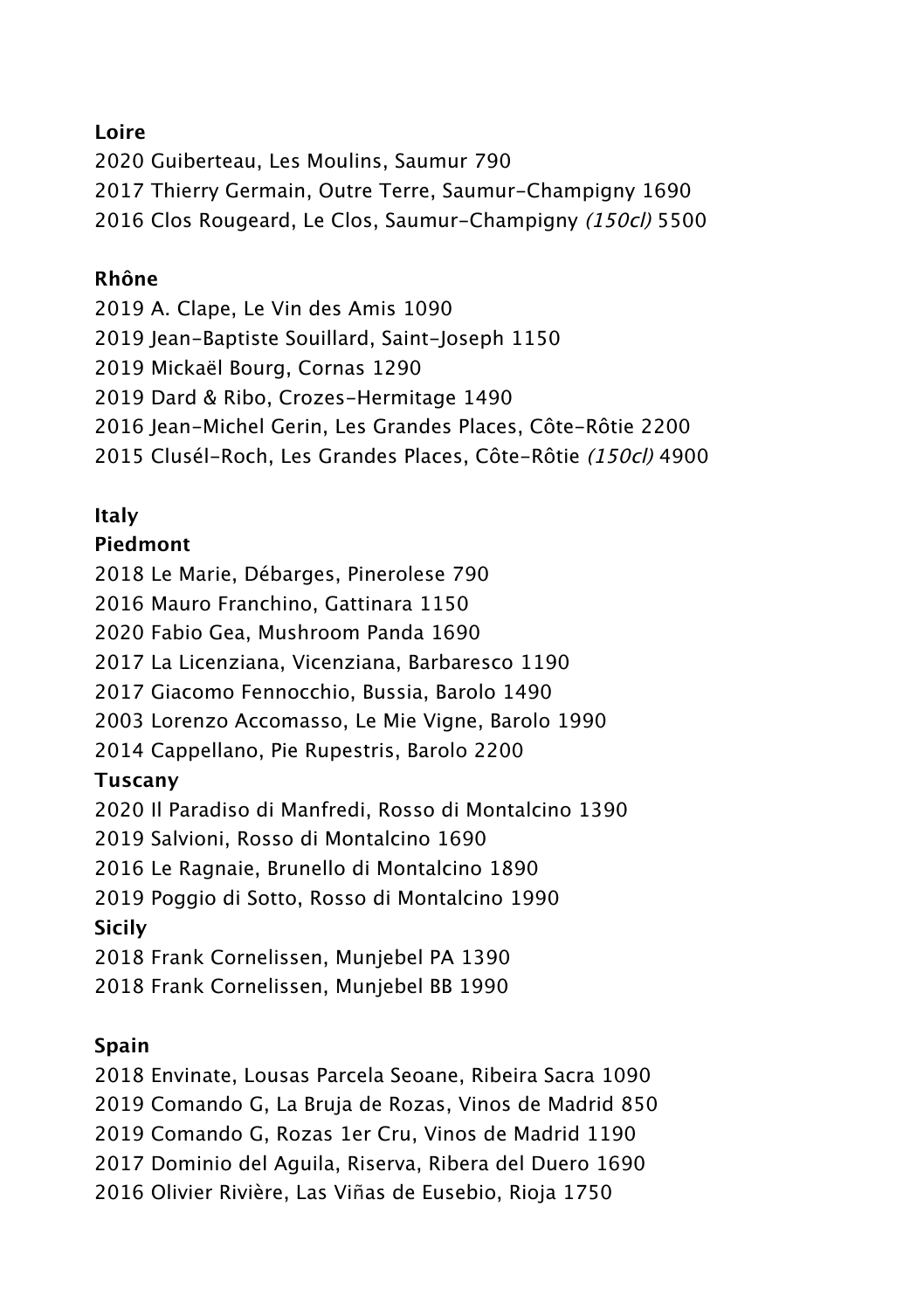**Öl/Beer Fat** Landsort Lager, Nynäshamns Ångbryggeri 40cl 89 Spinnaker Session IPA (3,5%), Nynäshamns Ångbryggeri 40cl 85 Pickla Pils, Nynäshamns Ångbryggeri 40cl 95

### **Flaska**

Commynity IPA, Åre Bryggcompagni 33cl 125 Lekatt Grisette, Åre Bryggcompagni 33cl 125 How to keep on Jammin' Northern Sour, This is HOW Brewery 33cl 125

# **Akvavit**

Oaxensnaps 40/cl Vinfabrikens EKO snaps 35/cl OP Andersson 35/cl OP Andersson klar 35/cl Skåne 35/cl Lysholms Linie 35/cl Bäska Droppar 35/cl Herrgårds Aquavit 35/cl

# **Oaxen Grogg 159**

Ingefära / Ginger & Gin Hallon & Vodka Mynta / Mint & Rum Bränd Honungscola / Burnt Honey Caramel Cola & Bourbon

# **Alkoholfritt/Non-Alcoholic**

Alkoholfri lager/ Pale ale, Nils Oscar 33cl 70 Nosecco Sparkling Wine 20cl 125 Rescued Äppelmust 25cl 75 Coca Cola Classic/Zero 45

# **Oaxen Lemonad 65**

Citron / Lemon Citron & Ingefära / Lemon & Ginger Hallon / Raspberry Mynta / Mint Bränd Honungscola / Burnt Honey Caramel